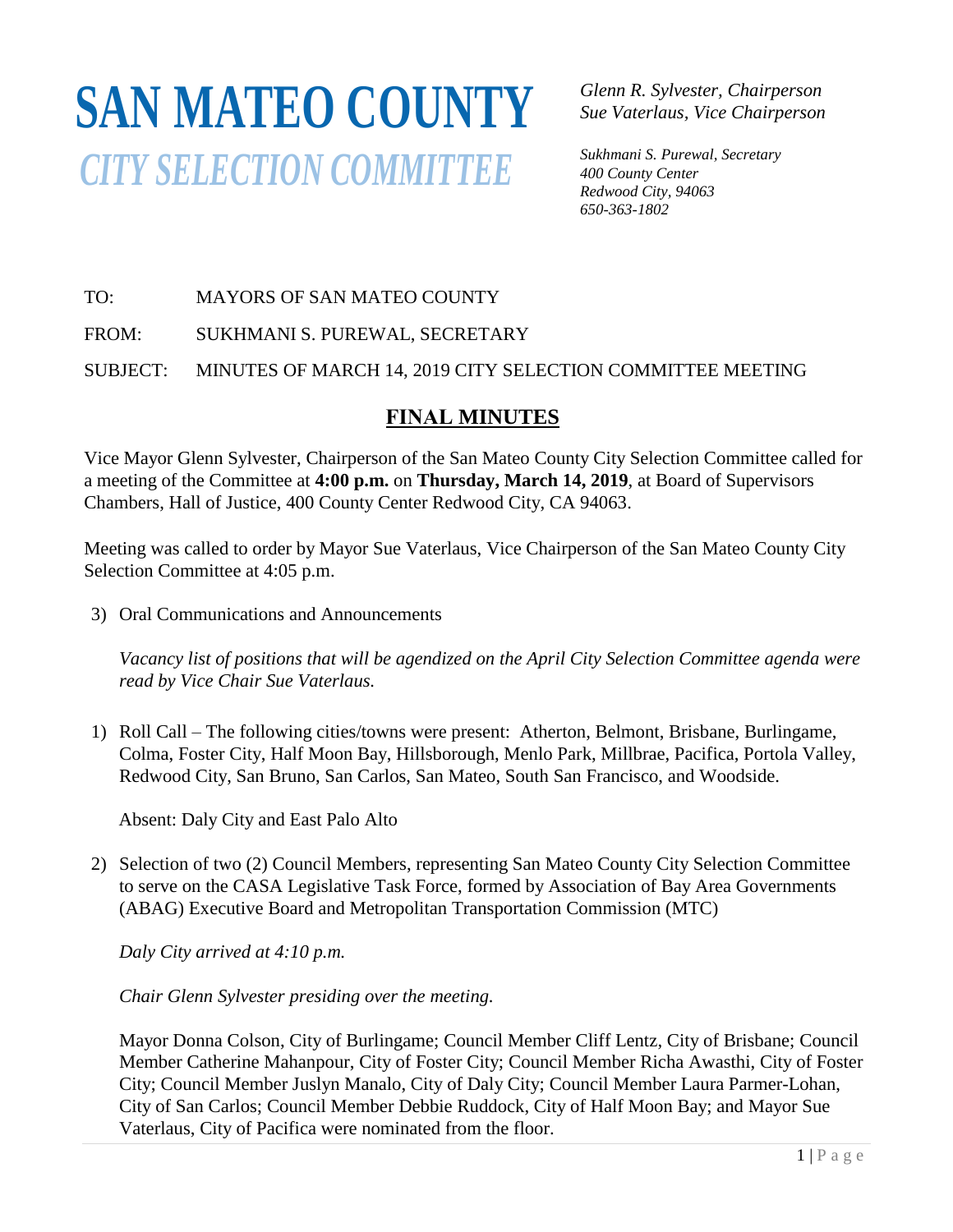#### **VOTE RESULTS**\*

| <b>Donna Colson</b> | <b>Cliff Lentz</b>         | Laura<br>Parmer-               | <b>Catherine</b><br><b>Mahanpour</b> | <b>Richa</b><br>Awasthi        | <b>Sue</b><br><i>Vaterlaus</i> | <b>Juslyn</b><br><b>Manalo</b> | <b>Debbie</b><br><b>Ruddock</b> |
|---------------------|----------------------------|--------------------------------|--------------------------------------|--------------------------------|--------------------------------|--------------------------------|---------------------------------|
| Appointed           |                            | Lohan                          |                                      |                                |                                |                                |                                 |
| Atherton            | Atherton                   | Belmont                        | <b>Foster City</b>                   | Daly City                      | <b>Brisbane</b>                | Daly City                      | Half Moon Bay                   |
| Burlingame<br>Colma | Belmont<br><b>Brisbane</b> | Portola Valley<br>Redwood City | Portola Valley<br>Redwood City       | <b>Foster City</b><br>Woodside | Pacifica                       | San Carlos                     |                                 |
| Hillsborough        | Burlingame                 | San Bruno                      |                                      |                                |                                |                                |                                 |
| Menlo Park          | Colma                      | San Carlos                     |                                      |                                |                                |                                |                                 |
| Millbrae            | Half Moon Bay              | S. San Francisco               |                                      |                                |                                |                                |                                 |
| Pacifica            | Hillsborough               |                                |                                      |                                |                                |                                |                                 |
| San Bruno           | Menlo Park                 |                                |                                      |                                |                                |                                |                                 |
| San Mateo           | Millbrae                   |                                |                                      |                                |                                |                                |                                 |
| S. San Francisco    | San Mateo                  |                                |                                      |                                |                                |                                |                                 |
| Woodside            |                            |                                |                                      |                                |                                |                                |                                 |

**\* East Palo Alto was absent. To be appointed, majority of eleven (11) votes are needed. Since Mayors/proxies were voting for two (2) Council Members, only one (1) candidate received the majority. Mayor Donna Colson, City of Burlingame received the majority and was appointed. Second election was held to fill the remaining one (1) position.**

#### **Second Election:**

*Mayor Sue Vaterlaus, City of Pacifica, withdrew her nomination*

## **VOTE RESULTS**\*\*

| <b>Cliff Lentz</b>                                                           | Laura Parmer-<br>Lohan                                  | Richa<br>Awasthi   | <b>Juslyn</b><br><b>Manalo</b> | <b>Catherine</b><br><b>Mahanpour</b> | <b>Debbie</b><br><b>Ruddock</b> |
|------------------------------------------------------------------------------|---------------------------------------------------------|--------------------|--------------------------------|--------------------------------------|---------------------------------|
| Atherton<br><b>Brisbane</b><br>Burlingame                                    | Belmont<br>Portola Valley<br>Redwood City               | <b>Foster City</b> | Daly City                      |                                      |                                 |
| Colma<br>Half Moon Bay<br>Hillsborough<br>Menlo Park<br>Millbrae<br>Pacifica | San Bruno<br>San Carlos<br>S. San Francisco<br>Woodside |                    |                                |                                      |                                 |
| San Mateo                                                                    |                                                         |                    |                                |                                      |                                 |

**\*\* East Palo Alto was absent. To be appointed, majority of eleven (11) votes are needed. Since no candidate received the majority of eleven (11) votes, the committee unanimously decided to**